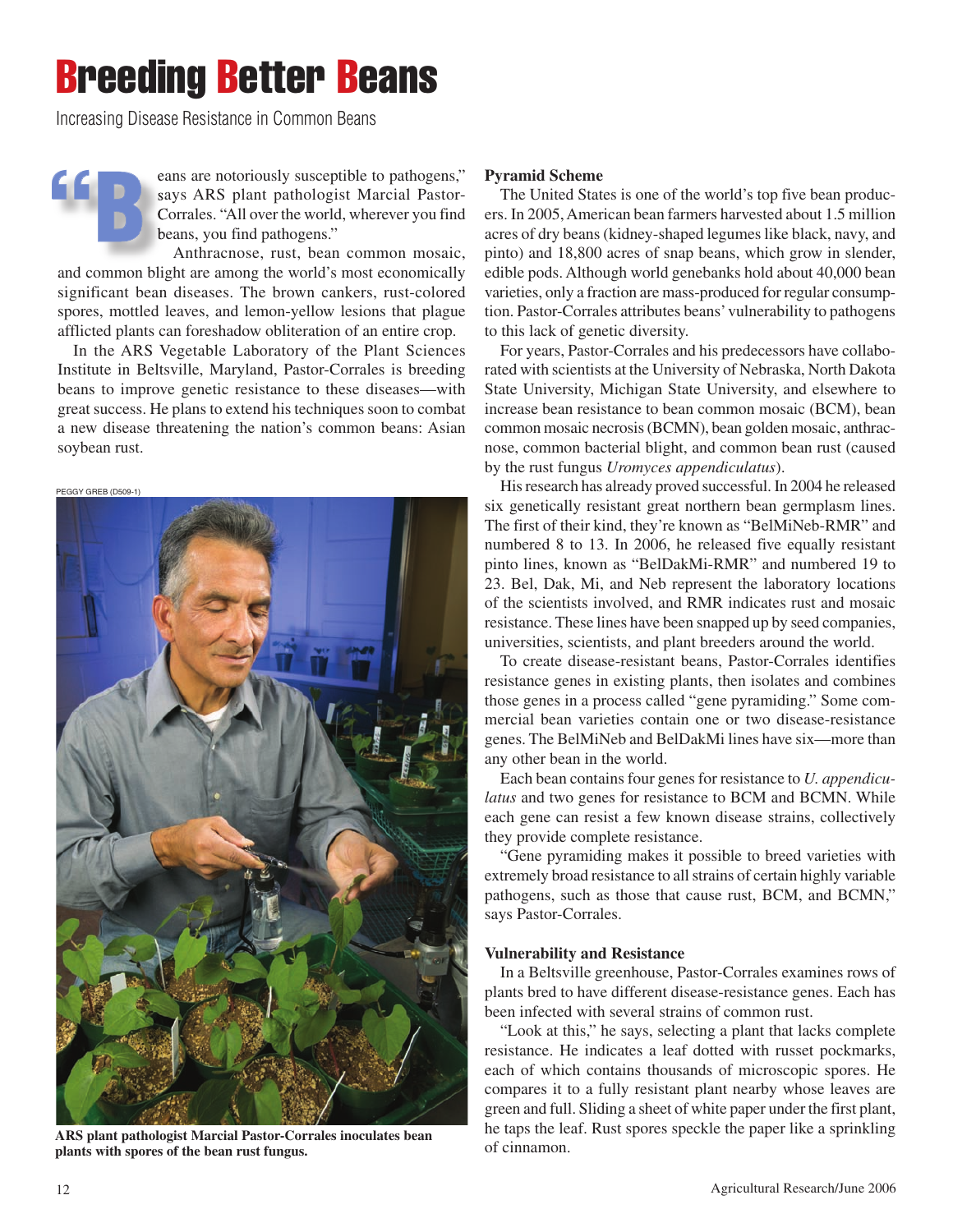"You don't have to be a scientist to appreciate this," he says. "You can see which plant is healthy."

The research can benefit people around the world, Pastor-Corrales says. "Beans are a staple crop for millions of people. They provide vitamins, proteins, iron, folate, fiber, complex carbohydrates—they're really an amazing food."

#### **Attacking Asian Soybean Rust**

In April 2005, Pastor-Corrales added a new goal to his project: to identify and use genes from common beans to help control Asian soybean rust (ASR). A menacing relative of common bean rust, ASR entered the United States in 2004. The disease is caused by the highly virulent *Phakopsora pachyrhisi* fungus.

Rust decreases crop yields by causing defoliation. Without leaves, the plant cannot engage in photosynthesis, which means it

CHRISTINE STONE (D521-1)



**Soybean leaves infected with soybean rust.**

cannot produce healthy pods. There are no known rust-resistance genes in commercial soybean cultivars and few usable resistance genes in noncommercial cultivars.

In Asia, Africa, and South America, ASR has spread with a ferocity the United States has so far been spared. Freezing temperatures protect midwestern states, home to 80 percent of America's \$18 billion soy crop, from ASR invasion. But southern states face a greater risk.

Since plant pathologists first confirmed the pathogen's presence in Louisiana, it has spread to Alabama, Arkansas, Florida, Georgia, Mississippi, Missouri, North Carolina, South Carolina, Tennessee, and Texas.

ASR has almost 100 different host species, including dry and snap beans. Can gene pyramiding create ASR-resistant lines? If so, the first step to creating these lines is to find naturally resistant beans.



PEGGY GREB (D508-1) **A rust-susceptible bean plant (pot on the left) and a rust-resistant one (pot on the right).**

**A rust-susceptible bean leaf showing pustules (fruiting structures) of the bean rust fungus. Each pustule contains thousands of fungal spores.**

PEGGY GREB (D510-1)





**Plant pathologist Glen Hartman inspects soybean plants for disease symptoms that resemble rust.**